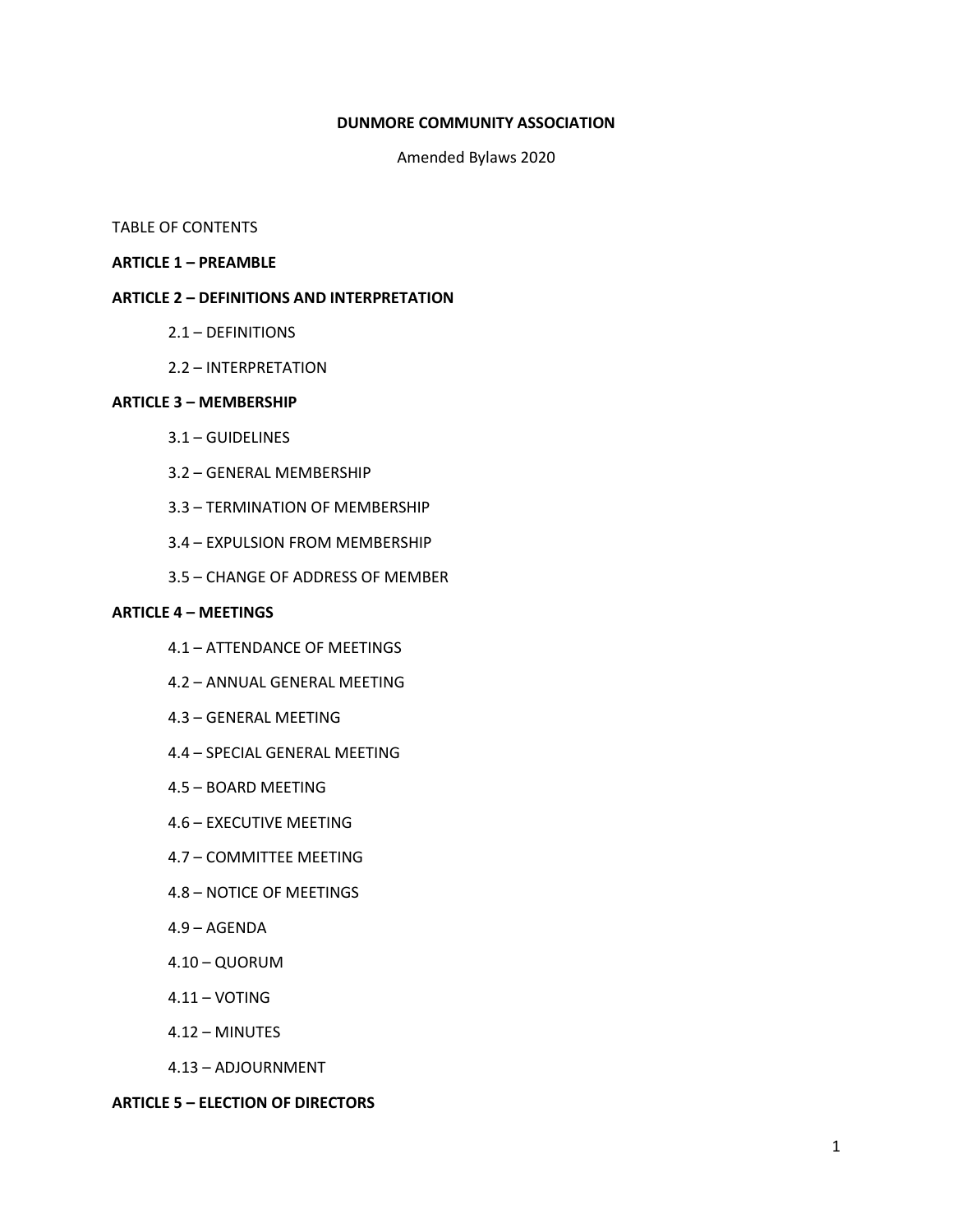## **ARTICLE 6 – GOVERNANCE**

- 6.1 BOARD OF DIRECTORS
- 6.2 DUTIES OF THE BOARD
- 6.3 REMOVAL OF AN OFFICER OR DIRECTOR
- 6.4 OFFICERS OF THE BOARD
- 6.5 DUTIES OF THE OFFICERS
	- 6.5.1 President
	- 6.5.2 Secretary
	- 6.5.3 Treasurer
- 6.6 EXECUTIVE COMMITTEE
- 6.7 OTHER COMMITTEES
- 6.8 ANCILLARY GROUP
- 6.9 AFFILIATED ORGANIZATION

## **ARTICLE 7 – FINANCE AND OTHER MANAGEMENT MATTERS**

- 7.1 REGISTERED OFFICE
- 7.2 FINANCE AND AUDIT
- 7.3 SEAL OF THE ASSOCIATION
- 7.4 MINUTE BOOK
- 7.5 INSPECTION OF THE BOOKS
- 7.6 INDEMNITY OF DIRECTORS

#### **ARTICLE 8 – AMENDMENTS**

# **ARTICLE 9 – RULES OF ORDER**

# **ARTICLE 10 – DISSOLUTION**

APPENDIX:

SCHEDULE A: DUNMORE COMMUNITY ASSOCIATION BOUNDARIES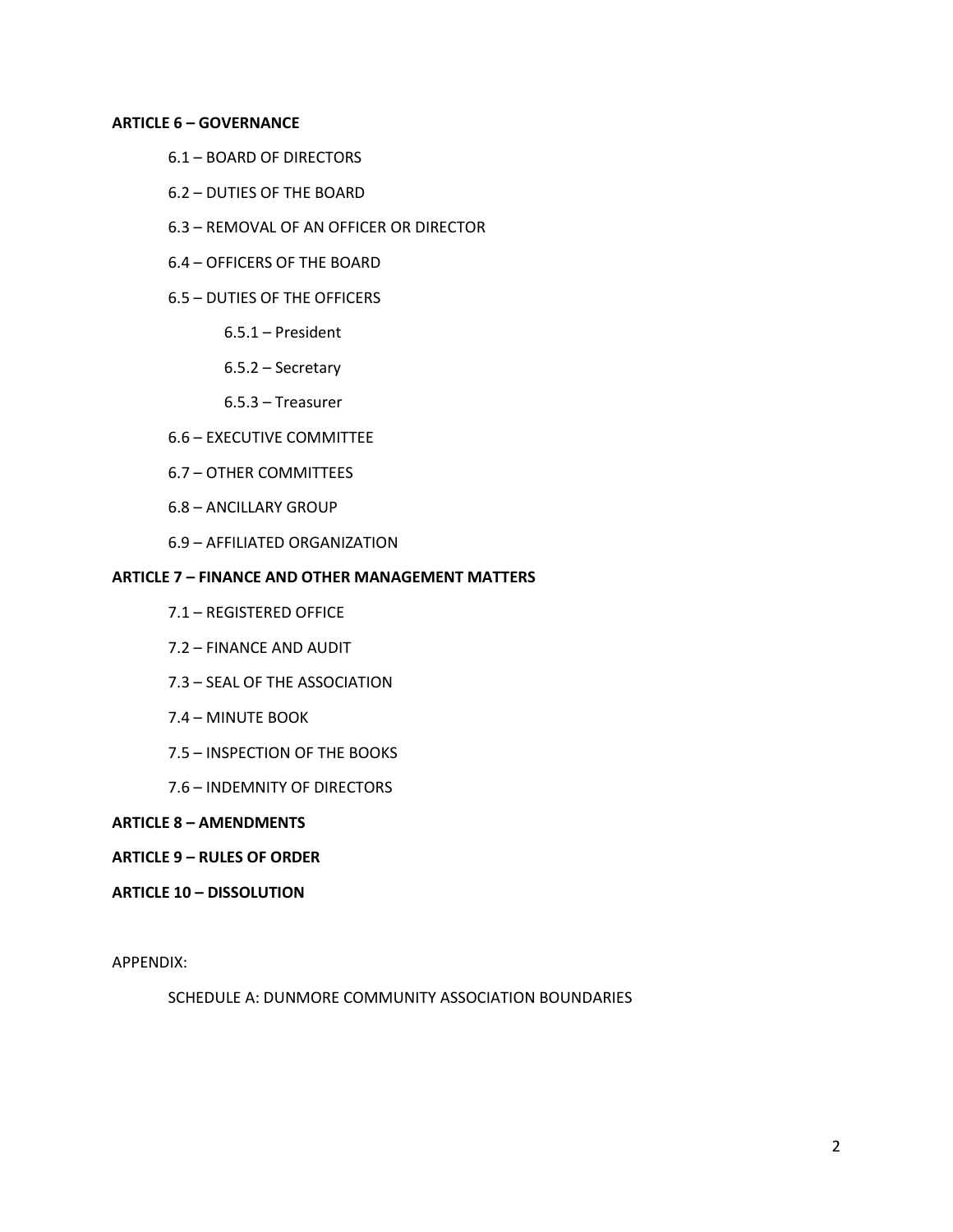## **DUNMORE COMMUNITY ASSOCIATION**

Amended Bylaws 2020

The Charter as registered under the Societies Act, Registrar of Companies, in the Province of Alberta.

## **ARTICLE 1 PREAMBLE**

- 1.1 The society known as The Dunmore Community Association, hereinafter referred to as the Association, is incorporated under the Societies Act of the Province of Alberta.
- 1.2 The boundaries of the Dunmore Community Association shall be as such to include the geographical area outlined in "Schedule A" attached.
- 1.3 Any person residing in the area outside of the Association boundary, wishing to become a member, will be evaluated on a case by case basis by the board.
- 1.4 This document will be the general Bylaws for the Association, and will regulate the business and affairs of the Association.

# **ARTICLE 2 DEFINITIONS AND INTERPRETATION**

#### 2.1 **Definitions**

In these Bylaws, the following words will have these meanings:

- 2.1.1 **"Act"** means the Societies Act, R.S.A. 2000, Chapter S-14, as amended, or any statute substituted for it, and includes any regulations promulgated thereunder that is in effect from time to time.
- 2.1.2 **"Adult"** will mean any person of legal voting age.
- 2.1.3 **"Affiliated Organization"** will mean an organization outside the boundaries of the Association serving the needs of our members.
- 2.1.4 **"Annual General Meeting"** means the annual meeting of members described in clause 4.2.2.
- 2.1.5 **"Ancillary Group"** will mean an associate group serving the special interest or need of the community residents.
- 2.1.6 **"Board"** will mean the Board of Directors of the Association.
- 2.1.7 **"Community-at-Larg**e" will mean persons outside the boundaries of the Association with whom the Association may have cause to interact.
- 2.1.8 **"Director"** will mean a member elected or appointed to the Board.
- 2.1.9 **"Executive"** will mean the Executive Committee of the Board.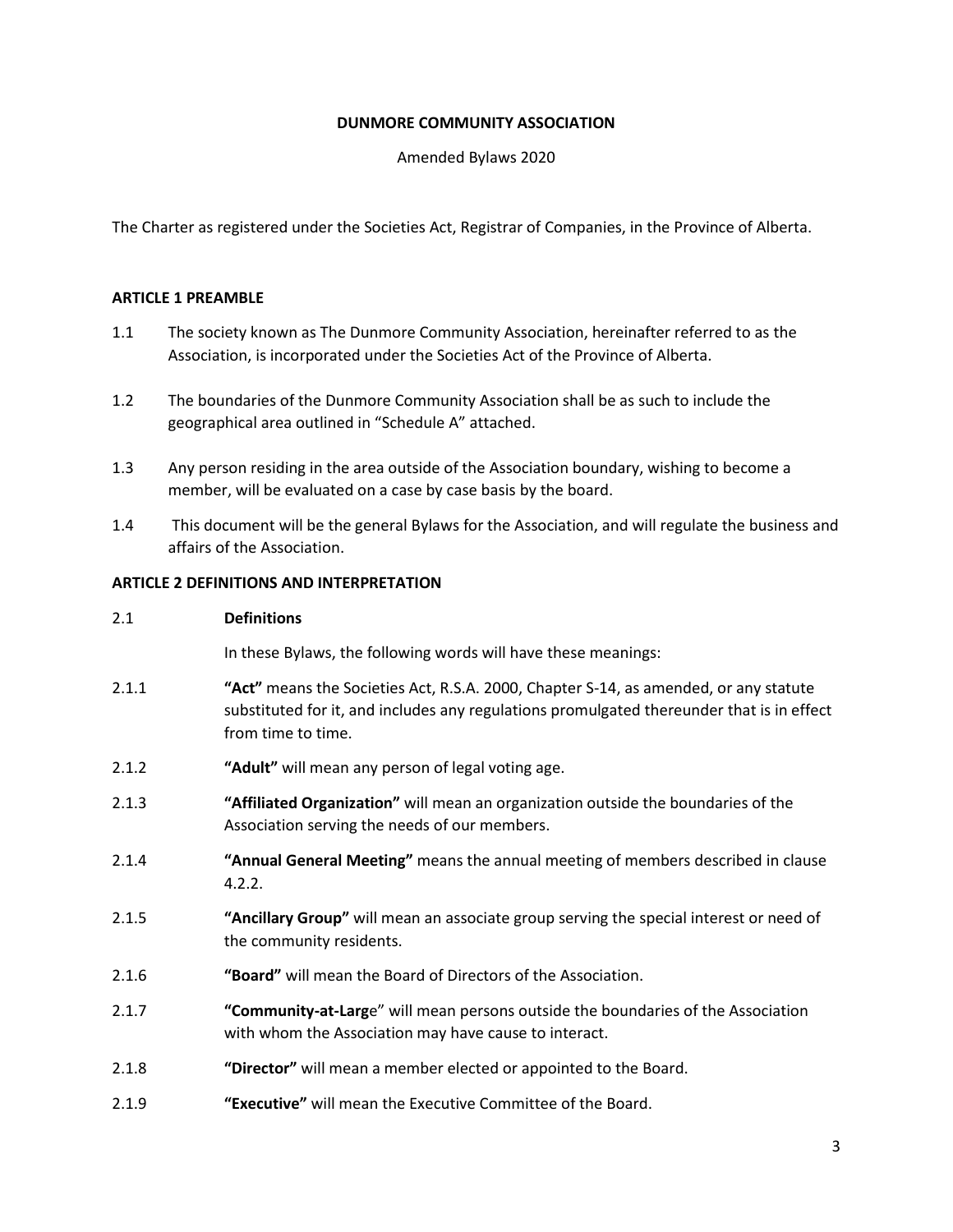- 2.1.10 **"Fiscal Year"** means the twelve-month period commencing on January 1st and ending on the last day of December of the following year."
- 2.1.11 A **"Family"** will mean up to two registered adults and any number of children under the age of 18 living in the same residence.
- 2.1.12 **"Legally Related"** will mean any two (2) or more persons associated through birth, marriage and/or common-law agreement.
- 2.1.13 **"Majority"** will mean more than half (1/2) of the votes cast, except as otherwise noted in these Bylaws.
- 2.1.14 **"Member"** will mean the person as described in these Bylaws for membership in the Association.
- 2.1.15 **"Member in Good Standing"** will mean an adult whose annual membership dues and other fees are paid, and whose membership is not under suspension.
- 2.1.16 **"Officer"** will mean a Director elected to the Executive of the Board.
- 2.1.17 **"Policies and Procedures"** means the administrative rules and practices created and amended by the Board from time to time with respect to the management and governance of the Association, which rules and practices may elaborate on, but not be inconsistent with, these Bylaws.
- 2.1.18 **"Proper Notice"** will mean notice given in writing by letter, e-mail, or by publication online, in the Association newsletter, or on the Association website, not less than ten (10) days prior to a Special, Annual or General Meeting, stating the intention or purpose of the meeting. Said notice will be deemed given when delivered to a household, post office, or for publication in a community newsletter.
- 2.1.19 **"Special General Meeting"** means a special meeting of the Members described in clause 4.4.1.
- 2.1.20 **"Special Resolution"** will mean:

i) a resolution passed

a. at a general meeting or special meeting of which not less than 21 days' notice specifying the intention to propose the resolution has been duly given, and

b. by the vote of not less than 75% of those members who, if entitled to do so, vote in person or by proxy.

(ii) a resolution proposed and passed as a special resolution at a general meeting or special meeting of which less than 21 days' notice has been given, if all the members entitled to attend and vote at the general meeting or special meeting so agree, or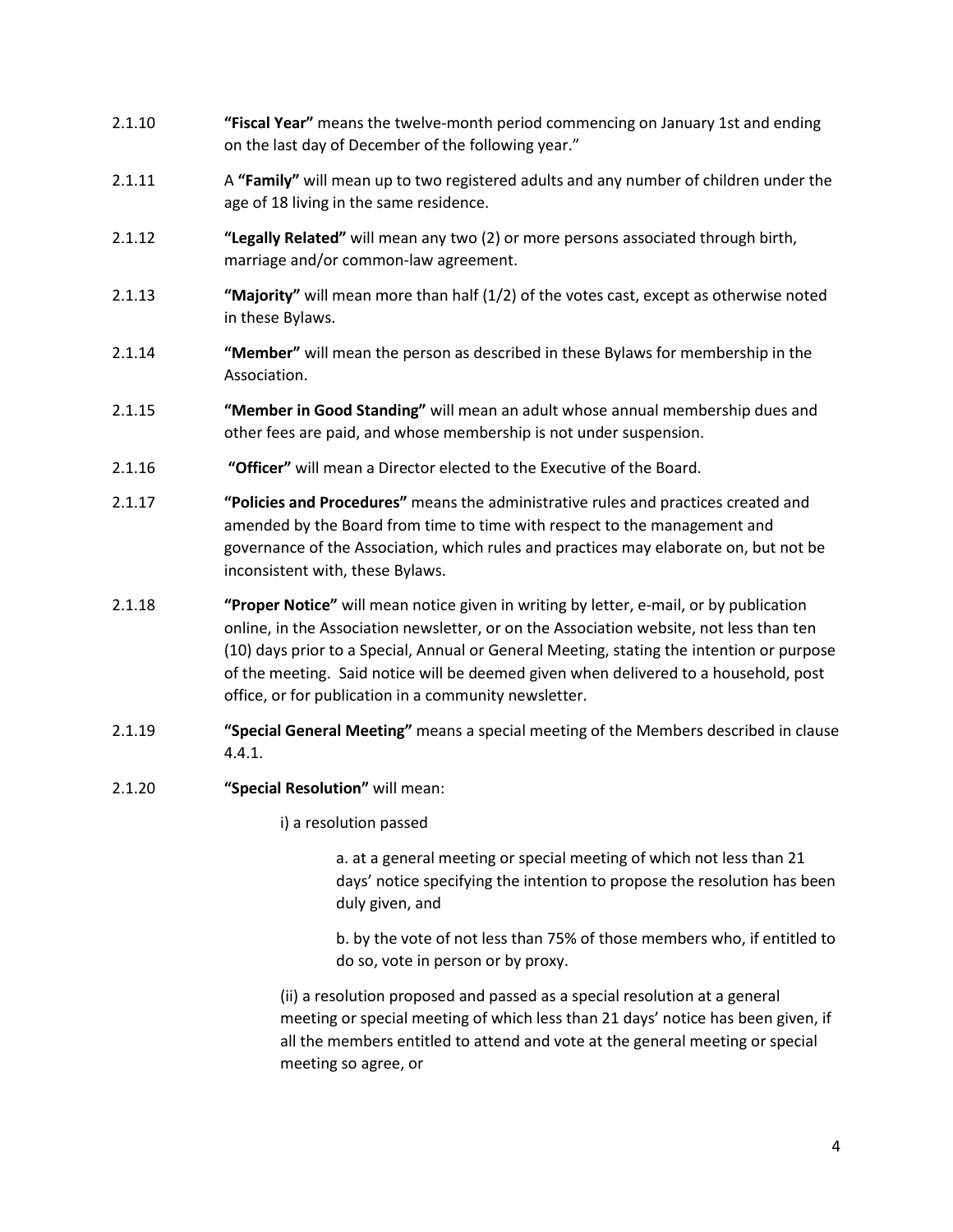(iii) a resolution consented to in writing by all the members who would have been entitled at a general meeting or special meeting to vote on the resolution in person or, where proxies are permitted, by proxy

## 2.2 INTERPRETATION

2.2.1 In all Bylaws of the Association, the singular will include the plural, and the plural will include the singular; the word "person" will include corporations and associations; the masculine will include the feminine. Wherever reference is made to any statute or section thereof, such reference will be deemed to extend and apply to any amendment to such statute or section as the case may be.

## **ARTICLE 3 MEMBERSHIP**

## 3.1 **Guidelines**

- 3.1.1 Membership in the Dunmore Community Association is open to all persons who support, in general, the Objects of the Association.
- 3.1.2 Annual Membership fees will be determined by the Members of the Association.
- 3.1.3 A membership register will be kept current and confidential at the office of the Association.

## 3.2 **General Membership**

- 3.2.1 Any Adult residing within the established boundaries of the Association may purchase a General Membership. Such membership will permit participation in any and all events and programs of the Association where eligibility and space allow.
- 3.2.2 Each General Member will be entitled to discounted fees for the events and programs of the Association.
- 3.2.3 The rights and privileges of any General Member will include:

a) The right to audit meetings of the Association's Board subject to Article 4.13.2;

b) The right to participate in and vote at any duly constituted meeting of the Association's General Membership;

c) The privilege to stand for nomination or appointment as a Director of the Association, except that

d) In order to be eligible, a General Member must have paid their fee and be registered with the Membership Director a minimum of thirty (30) days prior to such meeting, nomination or appointment.

#### 3.3 **Termination of Membership**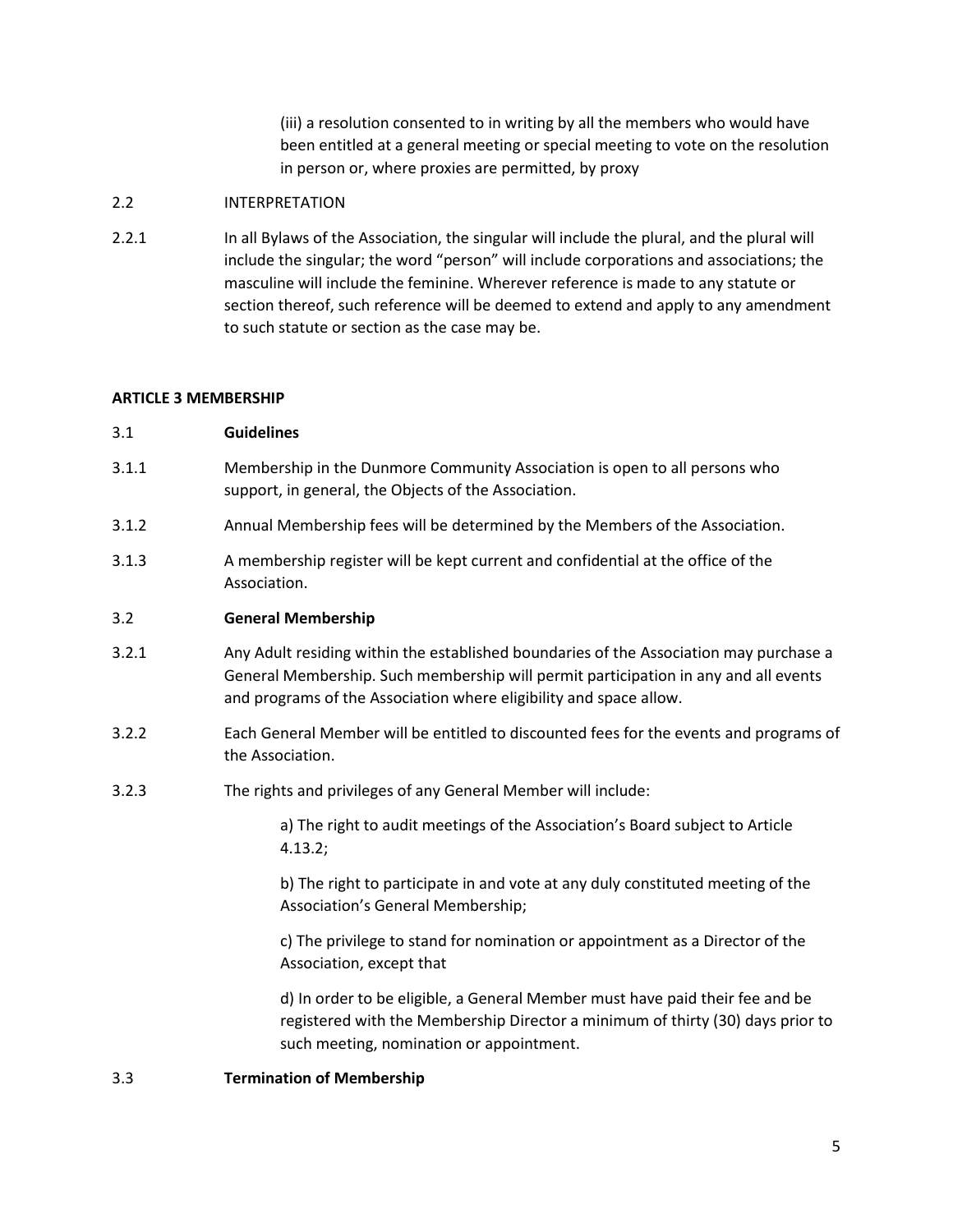- 3.3.1 All memberships described above will automatically terminate on the last day of January each year.
- 3.3.2 Any member whose membership terminates may renew his membership at any time thereafter.
- 3.3.3 Any member may terminate his membership at any time by giving the Association notice in writing or via e-mail, but there will be no reimbursement of fees previously paid.

## 3.4 **Expulsion or Suspension from Membership**

- 3.4.1 The Board will, upon receiving a formal substantiated complaint, have the power by a majority of two-thirds (2/3) of those votes cast by the Directors present at any meeting, to suspend or expel any member from membership. No member will be suspended or expelled without first being notified in writing of the charge or complaint against him and will be given a minimum of 14 days' notice of potential suspension or expulsion. The member will be given the opportunity to be heard or to submit a statement in writing at the Board meeting dealing with his suspension or termination.
- 3.4.2 There will be no reimbursement of fees previously paid by any suspended or expelled member.
- 3.4.3 Any member whose membership has been suspended will be eligible to renew his membership at any time after the last day of January each year.
- 3.4.4 Any member who has been expelled may, upon written application for reinstatement to the Association membership, be reinstated at any Annual, General or Special meeting, where said reinstatement is included on the agenda, by a majority of two-thirds (2/3) of those votes cast by members entitled to vote who are present at such meeting.
- 3.5 **Change of Address of Member**
- 3.5.1 All Members will be required to give notice to the Association of any change of address.

#### **ARTICLE 4 MEETINGS**

#### 4.1 **Attendance of Meetings**

4.1.1 All Annual, Special, and General meetings of the Association will be open to the public except that all or part of any meeting may be closed, by a majority of the votes cast by those entitled to vote and are present.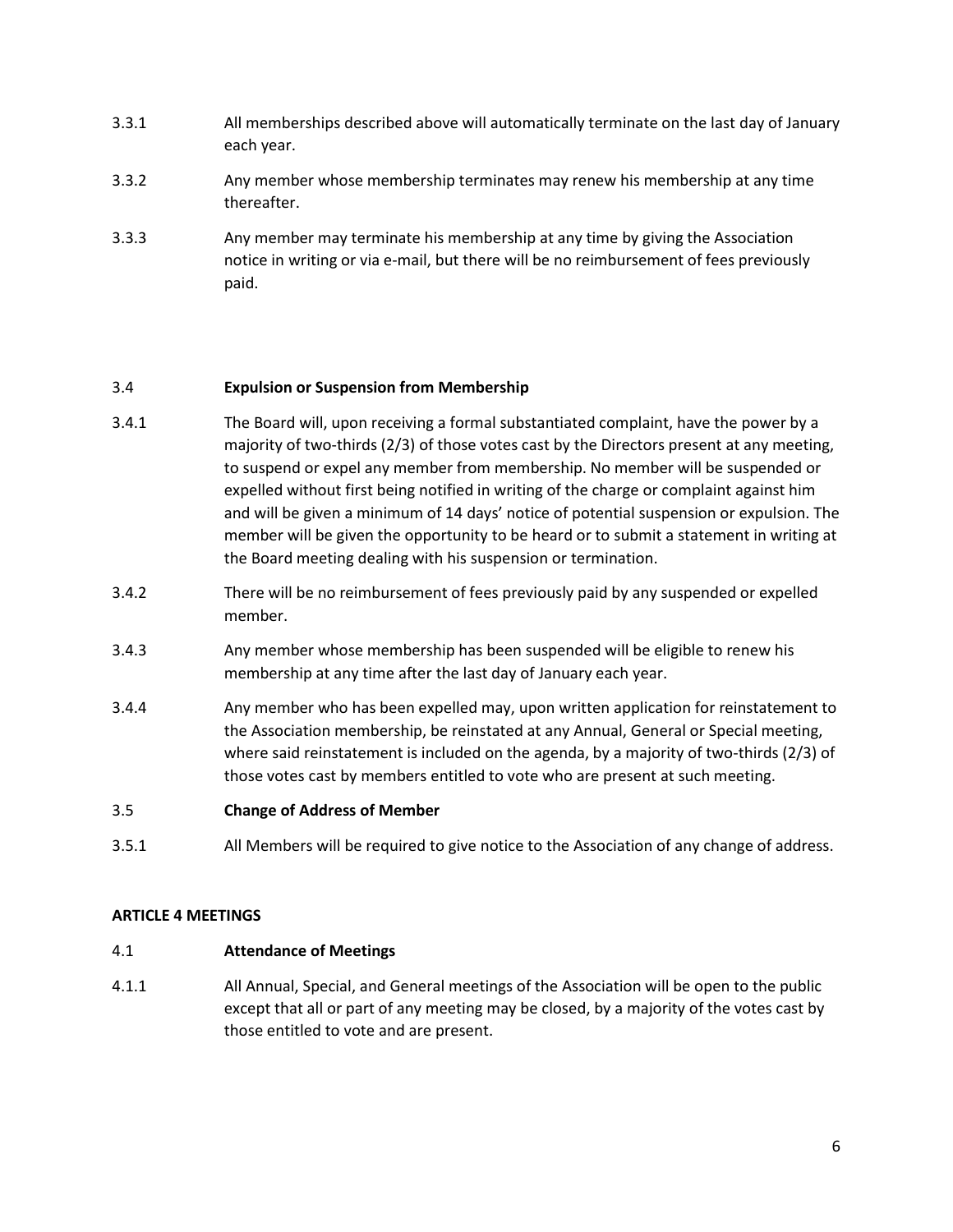4.1.2 All meetings of the Board will be open to the public in a spectator capacity, except that all or part of any meeting may be closed, by a two-thirds (2/3) majority of the votes cast by the Directors present.

# 4.2 **Annual General Meeting of the Membership**

- 4.2.1 The Board will call for an Annual General Meeting of the membership on or before the 31st day of March each year.
- 4.2.2 The business of the Annual General Meeting will include:
	- a) President's Report of the year's activities;
	- b) Treasurer's Report and the Audited Statements of which sufficient copies are to be available for examination and viewing by the members present;
	- c) Election of Directors;

d) Any other business of the Association except that no vote will be taken on any matter requiring notice of Special Resolution unless such notice has been given.

4.2.3 The order of business will be at the discretion of the chairman PROVIDED THAT in general the business and reports relating to the preceding fiscal year take place before the Election of the Directors.

# 4.3 **General Meeting of the Membership**

4.3.1 The Board may call, in addition to the Annual Meeting, a General Meeting of the Membership at any time and for any purpose.

# 4.4 **Special General Meeting of the Membership**

4.4.1 A Special Meeting of the Members of the Association may be called from time to time as circumstances will require or dictate, if:

a) the Board sees fit to call such meeting; OR

b) the President receives a request in writing, signed by not less than (10%) of registered General Members stating the reason and motion intended; such meeting to be called within 30 days of receipt of said request.

# 4.5 **Board Meeting**

- 4.5.1 The Board will meet within thirty (30) days after each Annual Meeting to form the Board and elect its Officers.
- 4.5.2 Board will meet at least six (6) times each year at a regular scheduled date and time determined by the Directors, unless the Board cancels a meeting by a majority vote.
- 4.5.3 Additional meetings of the Board may be called at any time upon the instructions of the President.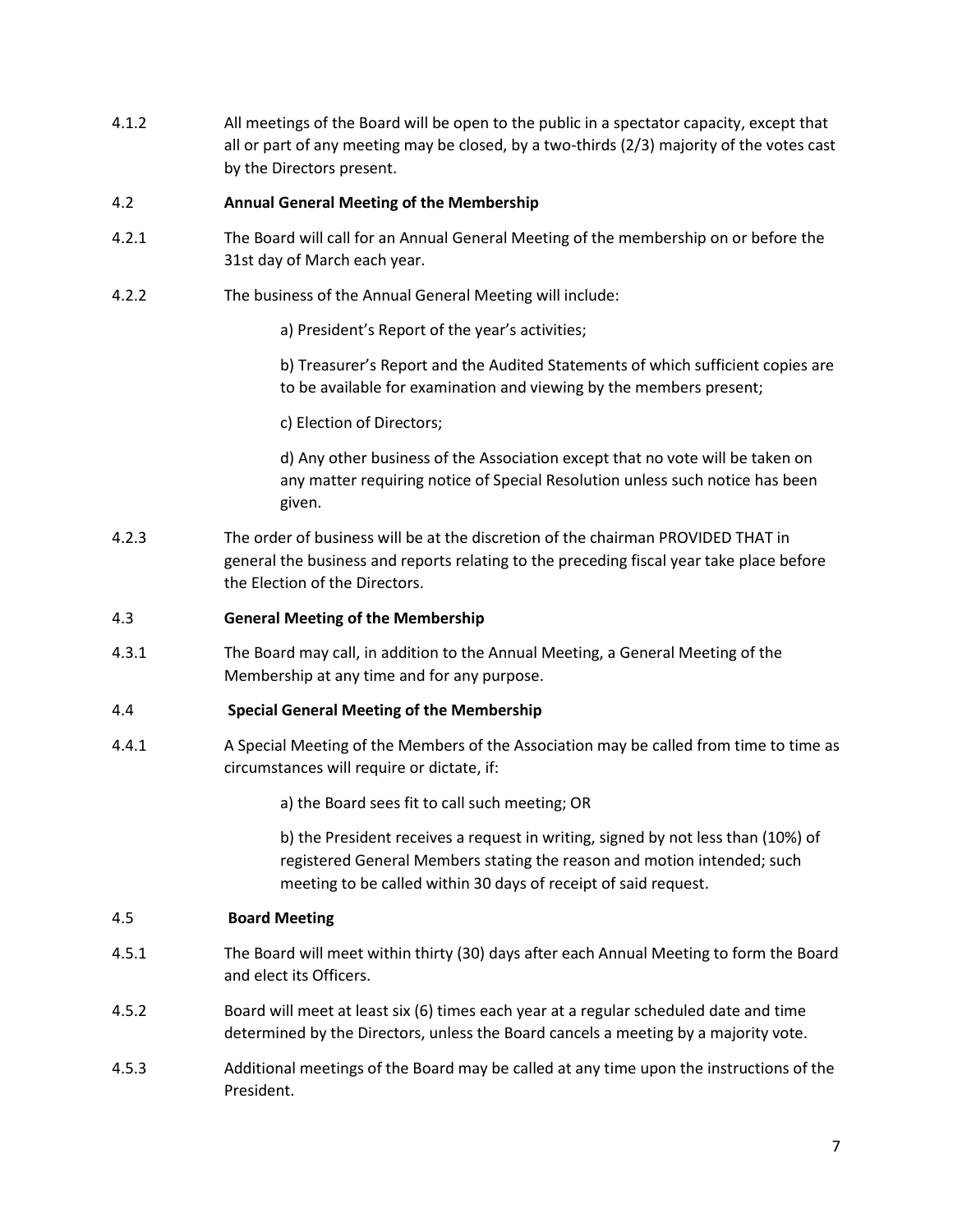- 4.5.4 A special meeting of the Board will be called by the President within ten (10) days of written request received by him stating in full the object and purpose of the meeting. For the called meeting to be conducted, two-thirds (2/3) of those members who signed the request must be present for the meeting. The written request must be duly signed by:
	- a) At least three (3) Directors, OR
	- b) Not less than seven (7) General Members.

# 4.6 **Executive Committee Meeting**

4.6.1 The Executive Officers of the Board will meet as often as the day to day business of the Association requires and will be called by the President.

## 4.7 **Committee Meeting**

- 4.7.1 The Members of all duly appointed and standing committees of the Board will meet from time to time, or any time at:
	- a) The discretion of the Chairman of each Committee;
	- b) The call of the Directors.

## 4.8 **Notice of Meetings**

- 4.8.1 Proper Notice will be given to all General Members for any Annual, General or Special meeting.
- 4.8.2 Notice for any additional Board meeting will be in any form decided by the President and in the case of a Committee meeting, by the Chairman, not less than three (3) days prior to such meeting.
- 4.8.3 For the purpose of sending notice to any Member, Director, or Officer for any meeting or otherwise, the address, e-mail, or phone number of any Member will be the last address or phone number recorded on the books of the Association.
- 4.8.4 No error or omission in giving notice of any Annual, General, Special, Board, Executive or adjourned meeting will invalidate the meeting or make void any proceedings of the meeting.

#### 4.9 **Agenda**

- 4.9.1 The business of the Agenda for an Annual General or Special Meeting and any special resolutions will be included in the Notice of Meeting.
- 4.9.2 Only the matter(s) as set out in the notice of meeting will be considered at any General or Special meeting.
- 4.10 **Quorum**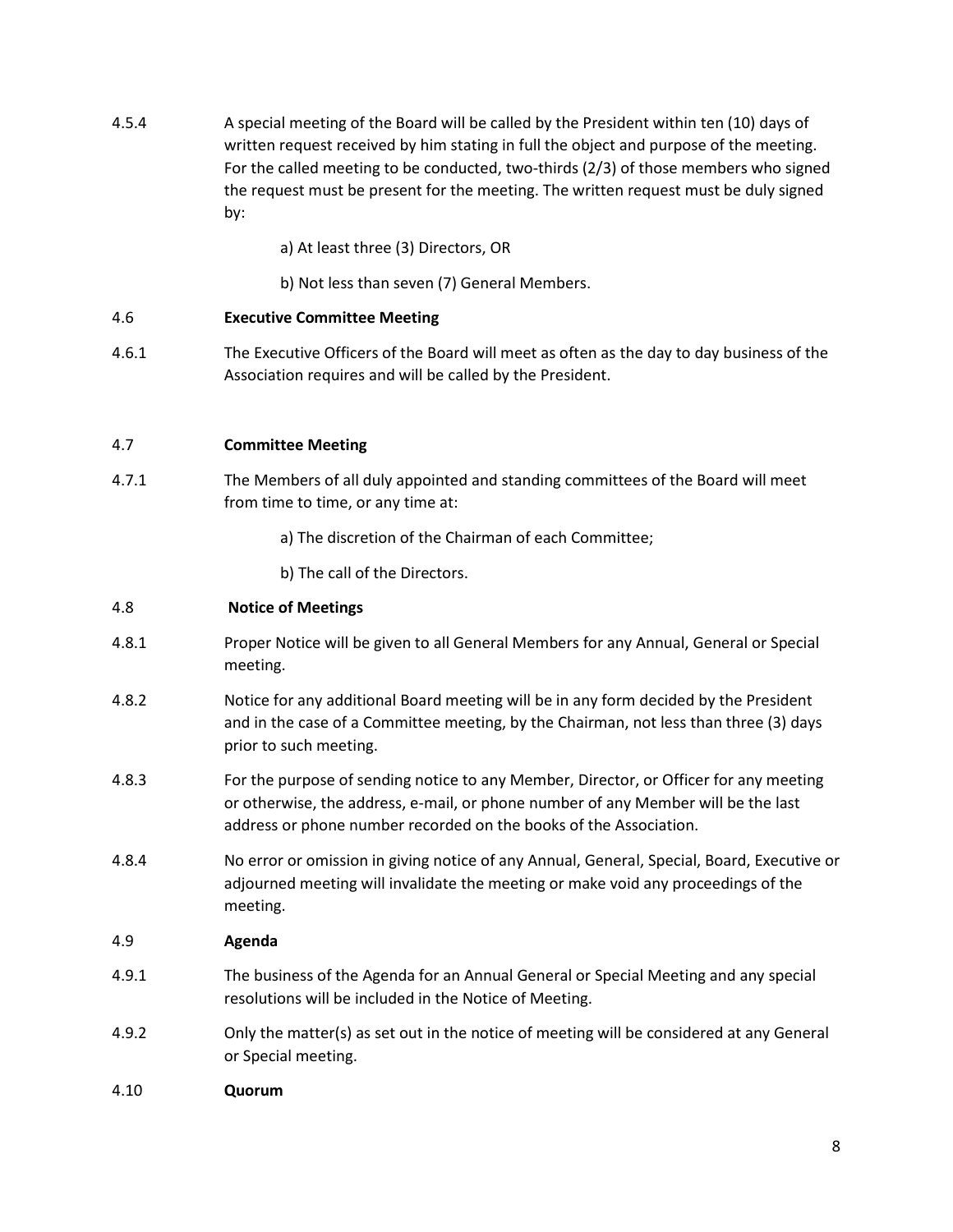4.10.1 A Quorum for the transaction of business at any Annual General Meeting or Special meeting will be four Directors of the Board, including two Executive Directors plus 10% of General Members:

> a) If there is no Quorum at such meeting within thirty (30) minutes from the time appointed for the meeting, and provided that a minimum of four Directors of the Board, including two Executive Directors are in attendance, the chairman will poll the General Members present, AND

b) If there is unanimous consent a legal Quorum will be deemed to be present and the meeting will be conducted and its conclusions and resolutions will be legal and binding as though a full Quorum had been present, OR

c) If unanimous consent is not obtained to conduct the meeting and before adjourning the original meeting, the Chairman, at his discretion, will fix a date, time and place to hold another meeting, and any business may be dealt with at the adjourned meeting if a Quorum is present, AND

d) If there is no quorum at this adjourned meeting within thirty (30) minutes from the time appointed for the meeting, those General Members present will be deemed a legal quorum and the meeting will be conducted and its conclusions and resolutions will be legal and binding as though a full quorum had been present.

- 4.10.2 The Quorum for the transaction of business at any Board meeting will be a simple majority of Board members including one Executive Officer.
- 4.10.3 The Quorum for the transaction of business at any Executive meeting will be three (3) Executive Officers.

# 4.11 **Voting**

- 4.11.1 Except for the Chairman, each General Member registered with the Association will have one (1) vote at any Annual, General or Special meeting, and where elected or appointed, at any Board or Executive meeting.
- 4.11.2 The Chairman votes only to break a tie with the exception of a decision by ballot, in which case the Chairman has only one (1) vote and not a casting vote.
- 4.11.3 At all meetings of the Association whether Annual, General, Special, Board or Executive, every question will be decided by a majority of the votes cast by the members present unless otherwise required by the Bylaws of the Association, or by law.
- 4.11.4 A declaration by the Chairman that a resolution has been carried or not carried, and an entry to that effect in the Minutes of the Association, will be sufficient evidence of the fact without proof of the number or proportion of the votes accorded in favour of or against such resolution.
- 4.11.5 Voting will be by show of hands unless a poll is demanded.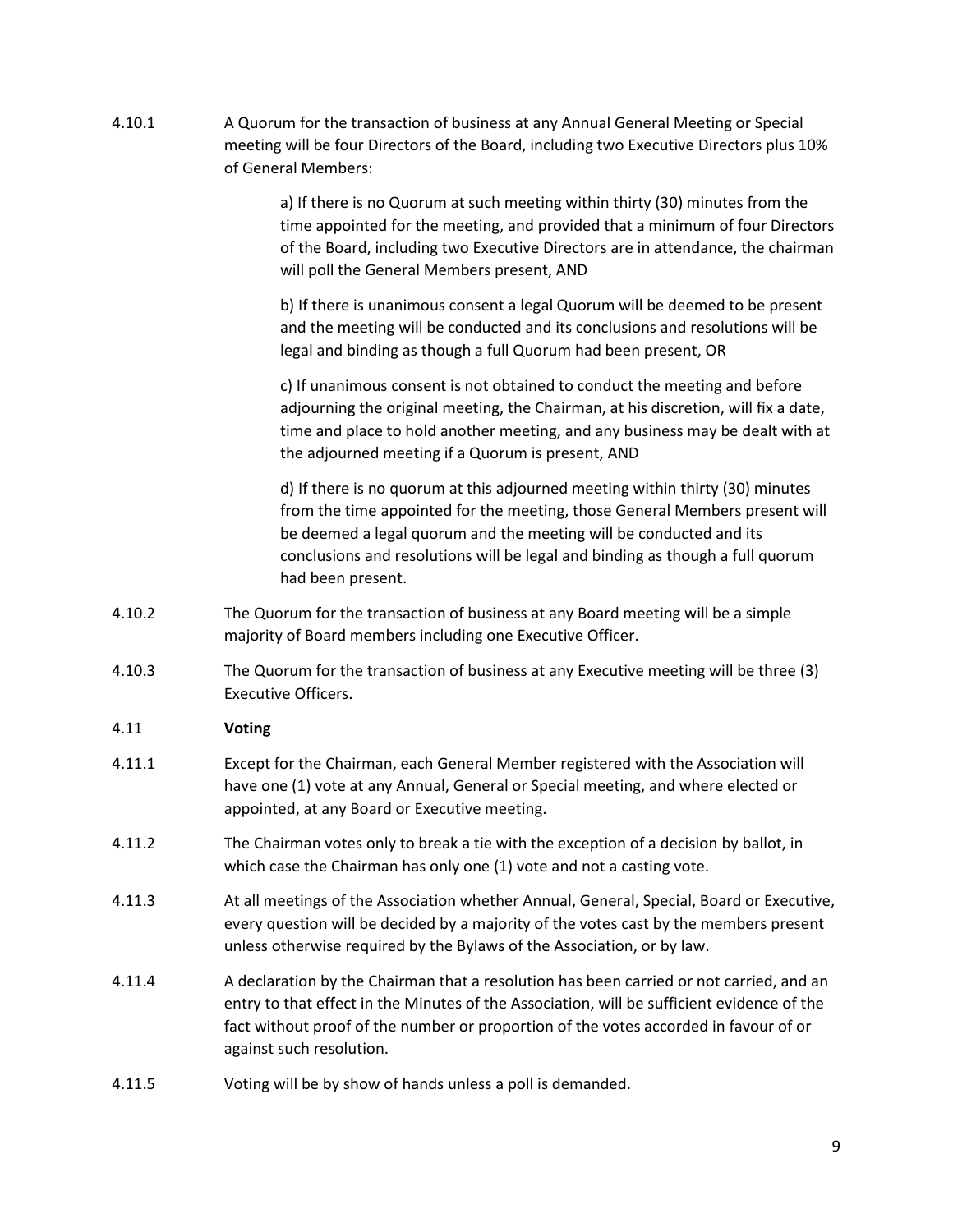- 4.11.6 If a poll is demanded and not withdrawn, the question will be decided by a majority of votes given, and the poll will be taken in such manner as the Chairman will direct.
- 4.11.7 There will be no voting by proxy permitted at any meeting.
- 4.11.8 For Board or Executive business, electronic voting by email will be deemed acceptable for time sensitive matters subject to 4.11.1, 4.11.2, 4.11.3, 4.11.4. All Board members must use "Reply All" when voting to ensure all members are informed of all votes. A complete record of the vote, including the details of the matter being put to a vote and the results of the vote with enough information to identify the Voter will be made part of the minutes of the next Board Meeting.
- 4.11.9 Any Director may vote on a matter being determined at a meeting of the Board by email or notice delivered to the President before that meeting if the matter is submitted to the Directors in the form of a resolution, together with sufficient information to enable the Directors to be reasonably informed as the nature of that matter.

# 4.12 **Minutes**

4.12.1 Minutes will be taken and recorded at every meeting, the original copy of said document to be filed at the Office of the Association.

# 4.13 **Adjournment**

- 4.13.1 Any meeting may be adjourned with the consent of the majority of the members at the meeting.
- 4.13.2 The adjourned meeting conducts only the unfinished business from the original meeting.
- 4.13.3 No notice is required for the adjourned meeting.

# **ARTICLE 5 ELECTION OF DIRECTORS**

- 5.1 The Board will consist of not less than five (5) and not more than eleven (11) General Members and, except for the President, will be elected bi-annually (every 2 years) by those Members entitled to vote as are present at the Annual General meeting.
- 5.2 The Nominating Committee will nominate a slate of candidates for the Directors.
- 5.3 Further nominations for the Directors may be made by any General Member from those members also present at the Annual General Meeting.
- 5.4 The outcome of the elections will be determined by a plurality vote; i.e. whoever receives the most votes is elected.
- 5.5 The Directors may be elected en bloc.
- 5.6 No member may be elected or appointed to the Board for more than three (3) terms in succession unless elected by two-thirds (2/3) majority of the votes cast by the members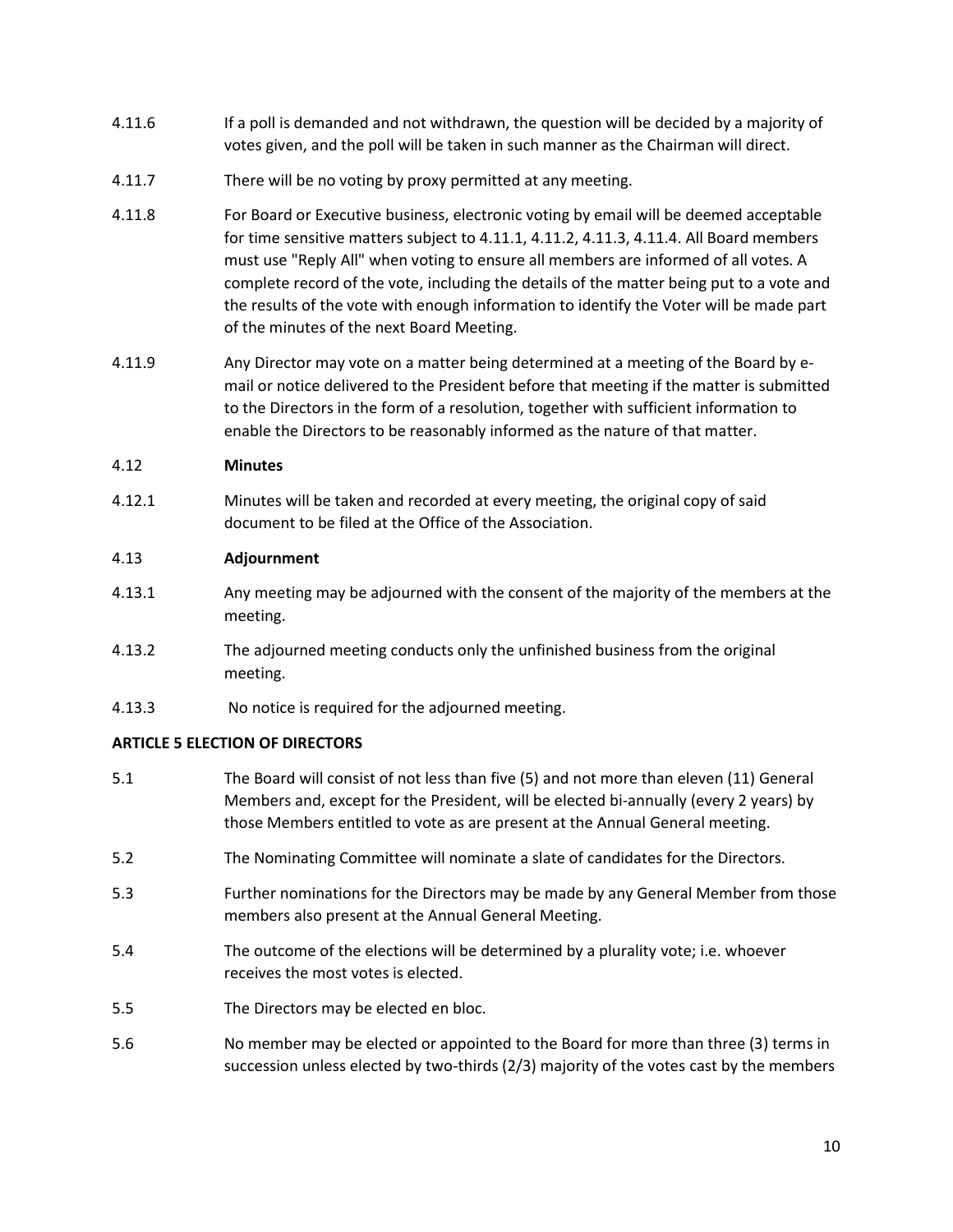present at the Annual General Meeting. A member will be eligible to serve again following an absence of one year.

5.7 The Directors so elected and appointed will form the Board and will hold office until the next Annual General meeting following the end of their term.

## **ARTICLE 6 GOVERNANCE**

# 6.1 **Board of Directors**

- 6.1.1 Each Director, at the time of his election or appointment and throughout his term of Office, will be a General Member of the Association. A Director cannot be an employee of the Association.
- 6.1.2 If less than eleven (11) members are elected at the Annual meeting, the Board will have the power to appoint additional members, to the maximum of eleven (11), upon a simple majority of the votes cast by the Directors present at any duly constituted Board meeting.
- 6.1.3 The Directors of the Board will serve without remuneration and no Officer will directly or indirectly receive any profit from his position as such; however an Officer may be paid reasonable expenses incurred by him in the performance of his duties.
- 6.1.4 A resolution in writing signed by all of the Directors personally will be valid and effectual as if it had been passed at a meeting of Directors duly called and constituted.
- 6.1.5 No Director or Directors will take it upon themselves to commit the time, resources, or finances of the Association its Board or Staff without prior approval of such a commitment at a duly constituted meeting of the Board.
- 6.1.6 Vacancies on the Board, however caused, so long as a quorum of Directors remains in office, may be filled by the Directors, if they will see fit to do so; otherwise, such vacancies will be filled at the next Annual General Meeting of the Members at which the Directors for the ensuing year are elected, except that if there is not a quorum of Directors, the remaining Directors will forthwith call a meeting of the Members to fill the vacancies (4.10.2).

# 6.2 **Duties of the Board**

- 6.2.1 The Board will have and exercise all the powers of the Association as fully and completely as the Association could in general meeting, subject always, however, to the provisions of the Societies Act, Cypress County Bylaws, and of these Bylaws and without restricting the generality of the foregoing, the Directors will:
	- a) Collect the amount of the membership fee for the following year;
	- b) Hold meetings as herein set forth;

c) Make policies and procedures from time to time for the operation of the Association; such policies and procedures to be recorded in the Association's Policy and Procedure Manual;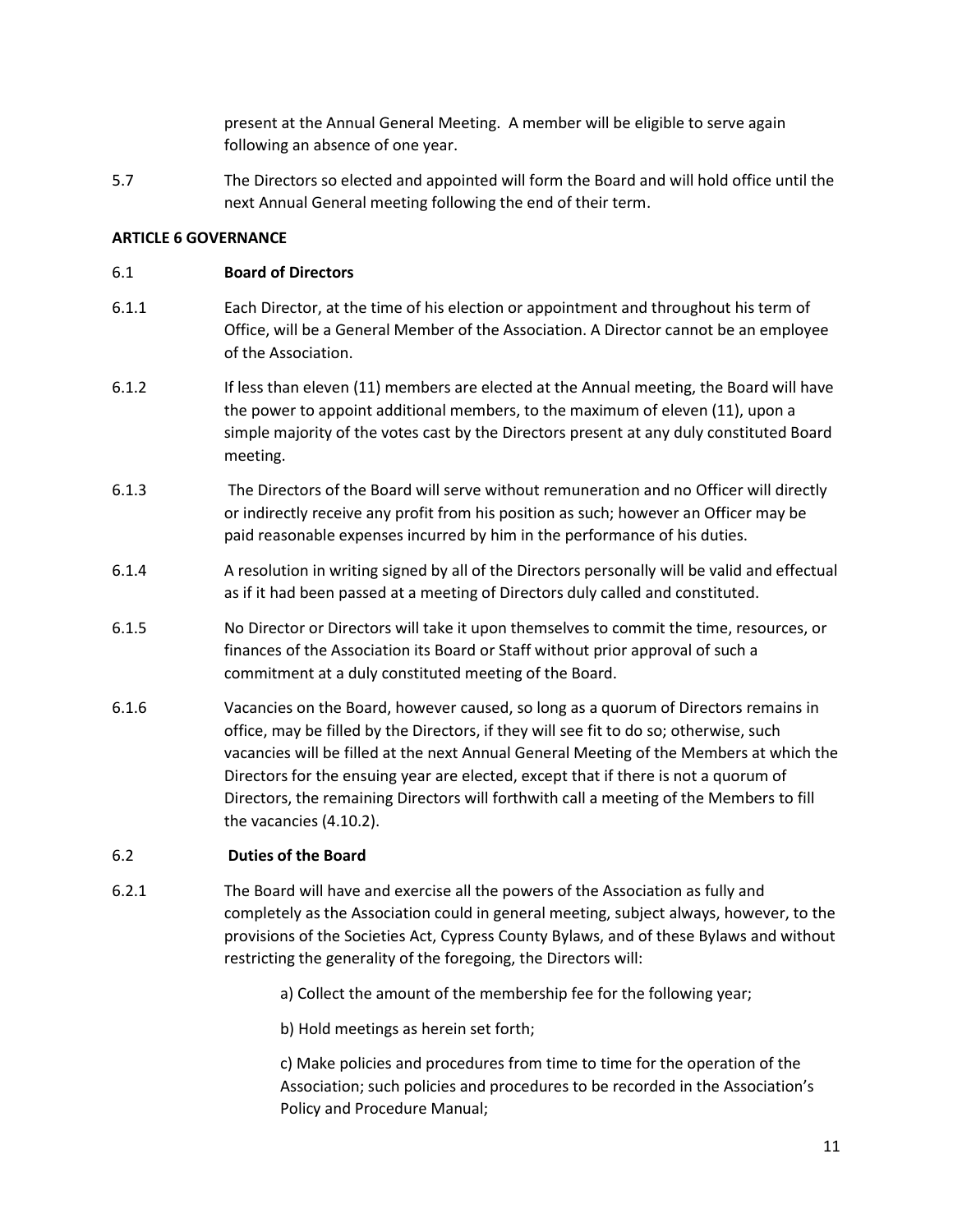d) Undertake whatever means they deem advisable to further the financial position of the Association, and to make whatever expenditures necessary to carry out its activities;

e) Appoint Officers and Agents, and authorize the employment of persons as they deem necessary, to carry out the Objects of the Association. Such Officers, Agents and employees will have the authority and will perform the duties as may be assigned by the Board;

f) Ensure that all necessary books and records of the Association, required by these Bylaws or by any applicable statute or law, are regularly and properly kept and file such returns, reports and other materials as are required to be submitted under the Act, other statute or laws;

g) Manage, sell, lease, dispose of or otherwise deal with the assets of the Association;

h) Approve an Annual Budget for the association;

i) Have the authority to appoint a Past President to serve in an advisory capacity to provide continuity to the Board and will be a non-voting member. The Board will assign duties;

j) Ensure that all policies of insurance required to be maintained by the Act and other applicable statute or law, are acquired and maintained;

k) Ensure that Minutes are kept of each Annual, Special, General, Board and Committee meeting;

l) Cause the Financial Statements to be audited for each fiscal year.

# 6.3 **Removal of an Officer or Director**

6.3.1 An Officer or Director will be automatically removed from office who:

a) Resigns by giving notice in writing; OR

b) Is absent from more than two (2) meetings of the Board, unless the cause is considered and excused by the Directors present at the subsequent missed meeting.

6.3.2 The Board will have the power by two-thirds (2/3) majority of the votes cast by the Directors present to remove any Officer or Director from office

> a) Who fails to act in concert with the Objects of the Association, goals and resolutions of the Board; OR

b) Whose conduct is determined to be improper, unbecoming or likely to discredit or endanger the interest or reputation of the Association; OR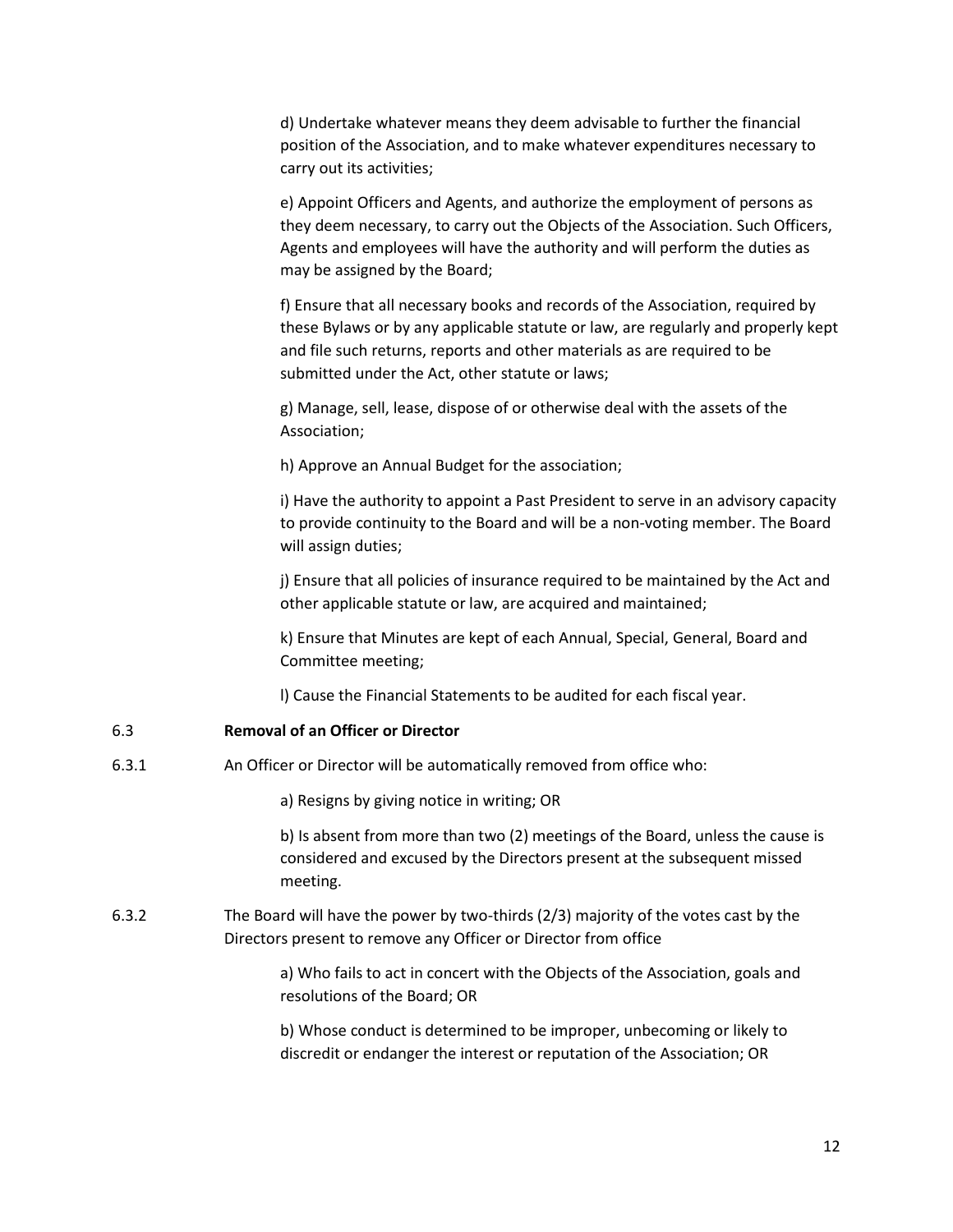c) Who willfully breaches the Bylaws or Policy and Procedures of the Association.

- 6.3.3 No Officer or Director will be removed without being notified in writing of the charge or complaint against him and without having first been given the opportunity to be heard or to submit a statement in writing at the Board meeting called for that purpose. (Article 4.5.4)
- 6.3.4 An Officer or Director whose removal has been recommended will be notified no less than ten (10) days prior to the called meeting and will be automatically suspended until the resolution is dealt with at said meeting.
- 6.3.5 The resolution as decided by the Board is final subject to Article 4.4.1(b).
- 6.3.6 Any Officer or Director removed from the Board will not be eligible to stand for election or appointment for a period of two (2) years from date of expulsion.

## 6.4 **Officers of the Board**

- 6.4.1 An Officer is a Director of the Board.
- 6.4.2 The Directors will elect, by majority vote, an Executive Committee of Officers and will appoint whatever additional Officers of the Association as may be required. The Board may appoint any vacant office as required to complete the term.
- 6.4.3 The Executive Officers of the Association will consist of President, Secretary and Treasurer.
- 6.4.4 No person will be elected as President for more than two (2) terms in succession. A term will be three (3) years.
- 6.4.5 All other persons elected to the Executive will not serve in the same position as an Officer for more than three (3) terms in succession. A term will be two (2) years.
- 6.4.6 No two (2) or more persons who are legally related will be elected as Officers at any given time.

#### 6.5 **Duties of the Officers**

#### 6.5.1 **President**

The President will:

- 1. Be responsible for the general supervision of the Association.
- 2. Chair all meetings of the Association, the Board and the Executive Committee.

3. Act as the Official Spokesperson for the Association, but may delegate such authority.

4. Be the principal signing authority on all documents and correspondence, and a designated signing authority on all bank accounts of the Association.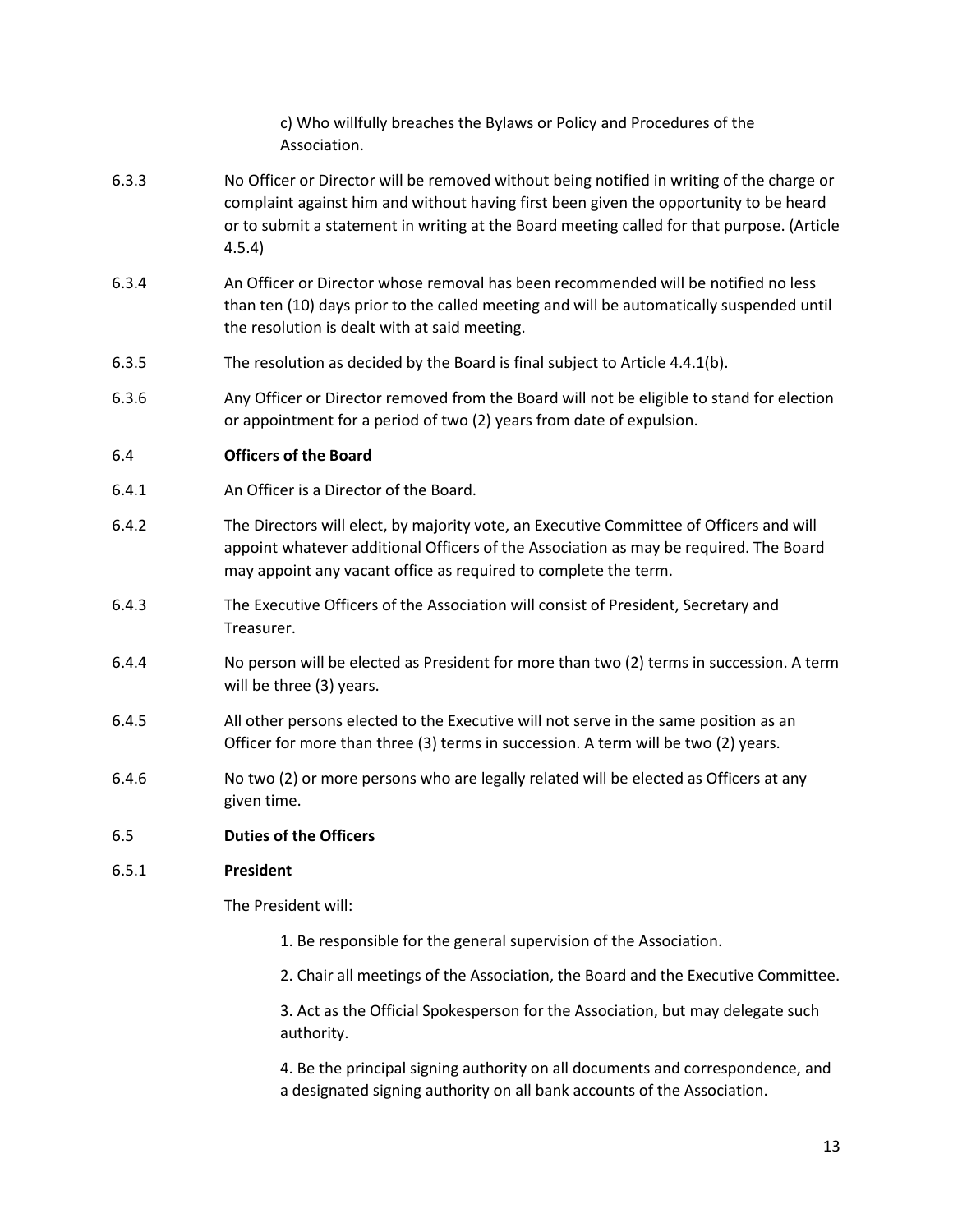5. Be an ex-officio member of all committees of the Board.

6. Carry out other duties pertaining to such office, and other duties as assigned by the Board.

# 6.5.2 **Secretary**

The Secretary will:

1. Attend all meetings of the Association, the Board and the Executive Committee and keep accurate minutes of such meetings.

2. Be in charge of all correspondence of the Association under the direction of the President and the Board.

3. Make sure a record of names and addresses of all Members is kept and cause all notices of various meetings to be sent as required.

4. Ensure that all records of the Association are properly maintained, including Policy and Procedures and the Bylaws.

- 5. Be a member of the Executive Committee.
- 6. Be a designated signing authority on all bank accounts of the Association.
- 7. Carry out other duties as may be assigned by the Board.

## 6.5.3 **Treasurer**

The Treasurer will:

1. Ensure that all monies paid to the Association are deposited in a chartered bank, Treasury Branch, Credit Union, or Trust Company covered by insurance as chosen by the Board.

2. Provide a monthly report of the Association's bank accounts and operational costs and be able to advise the Board at any time of the financial position of the Association.

3. Ensure that an audited financial statement is prepared by the appointed auditors and presented at the Annual General meeting.

- 4. Be a member of the Executive Committee.
- 5. Be a designated signing authority on all bank accounts of the Association.

6. Chair the Finance Committee when deemed a Standing Committee by the Board.

7. Carry out other duties as may be assigned by the Board.

#### 6.6 **Executive Committee**

6.6.1 The Officers of the Board will comprise the Executive Committee of the Board.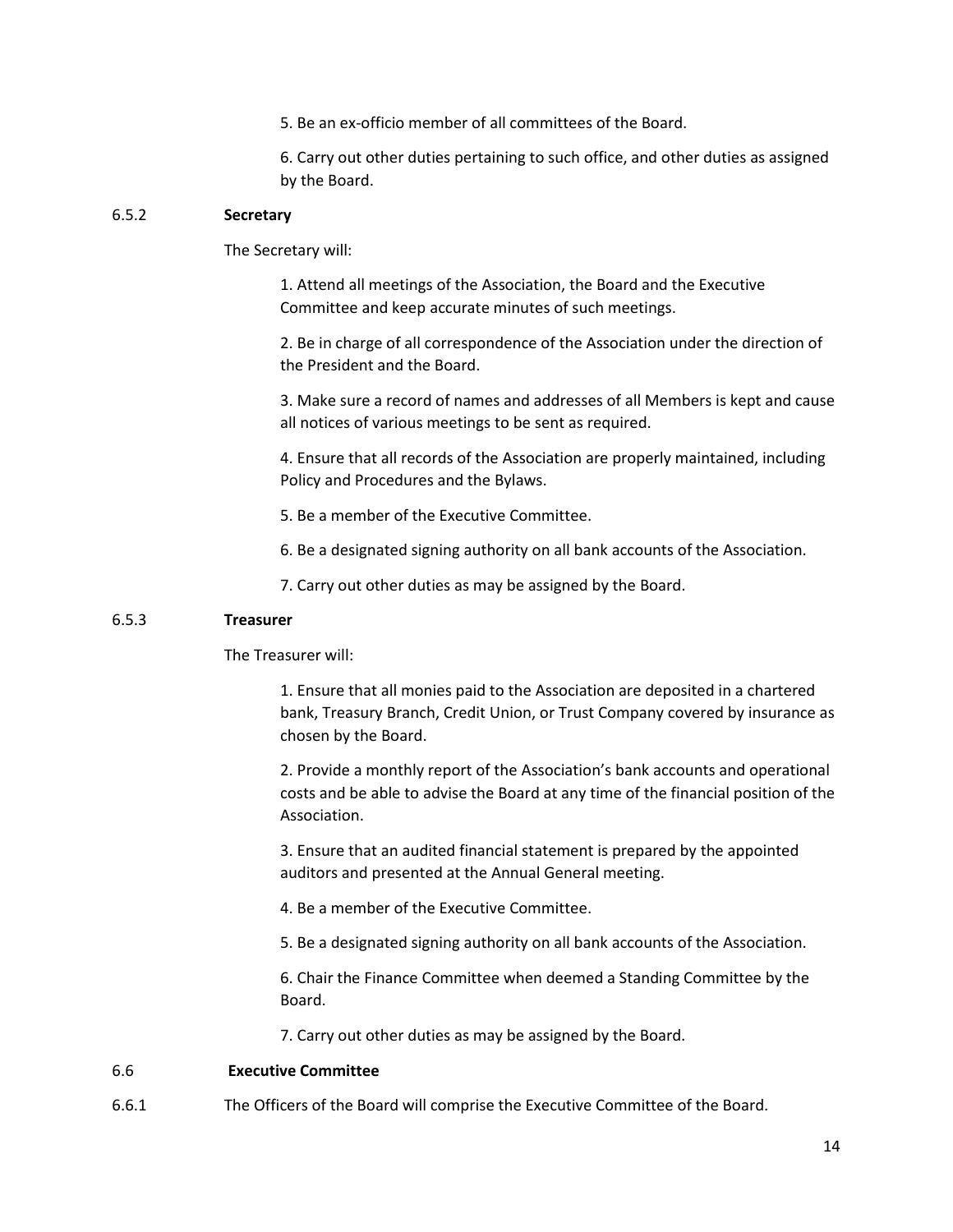6.6.2 The Executive will be responsible for the day-to-day administration of the affairs of the Association and the requirements of these Bylaws within the constraints set from time to time by the Board and, without restricting the generality of the foregoing, will:

> a) Hire, supervise, evaluate and release such management staff as may be deemed needed by the Board.

- b) Prepare the annual budget for the following year.
- c) Act as the Nominating Committee unless otherwise directed by the Board.
- d) Apprise the Board of actions taken between Board meetings.
- e) Recommend policy and procedure to the Board.

f) Assemble the information required to effect an informed decision by the Board on matters pertaining to the operations of the Association.

# 6.7 **Other Committees**

- 6.7.1 The Board may appoint Standing or Ad Hoc Committees to assist the Board in their decisions.
- 6.7.2 The Membership Committee will be a Standing Committee and will be responsible for the implementation of the annual Membership Drive.
- 6.7.3 The Nominating Committee will be a Standing Committee and will be responsible for the preparation of a slate of nominees for the positions of Director to be filled at the Annual General Meeting.
- 6.7.4 From time to time and as needed, the Board may establish a Standing Committee including (but not limited to) Finance, Fundraising or Planning.
- 6.7.5 The Chairman of any Committee will be a Director of the Board.

# 6.8 **Ancillary Group**

- 6.8.1 From time to time or as needed, to further the Objects of the Association, the Board may authorize the support of an Ancillary Group or Branch Society under the protection of the Association.
- 6.8.2 A group so sponsored will have the powers necessary to carry out its purpose, not exceeding the powers of the Association.
- 6.8.3 All Ancillary Groups or Branch Societies will have a Director appointed by the Board to function as its liaison.
- 6.8.4 If the Ancillary Group or Branch Society is deemed, at any time, to be functioning outside its mandate, the Objects of the Association, or the Association Bylaws, the Board, by a two-thirds (2/3) majority of votes cast, will terminate the alliance.

# 6.9 **Affiliated Organization**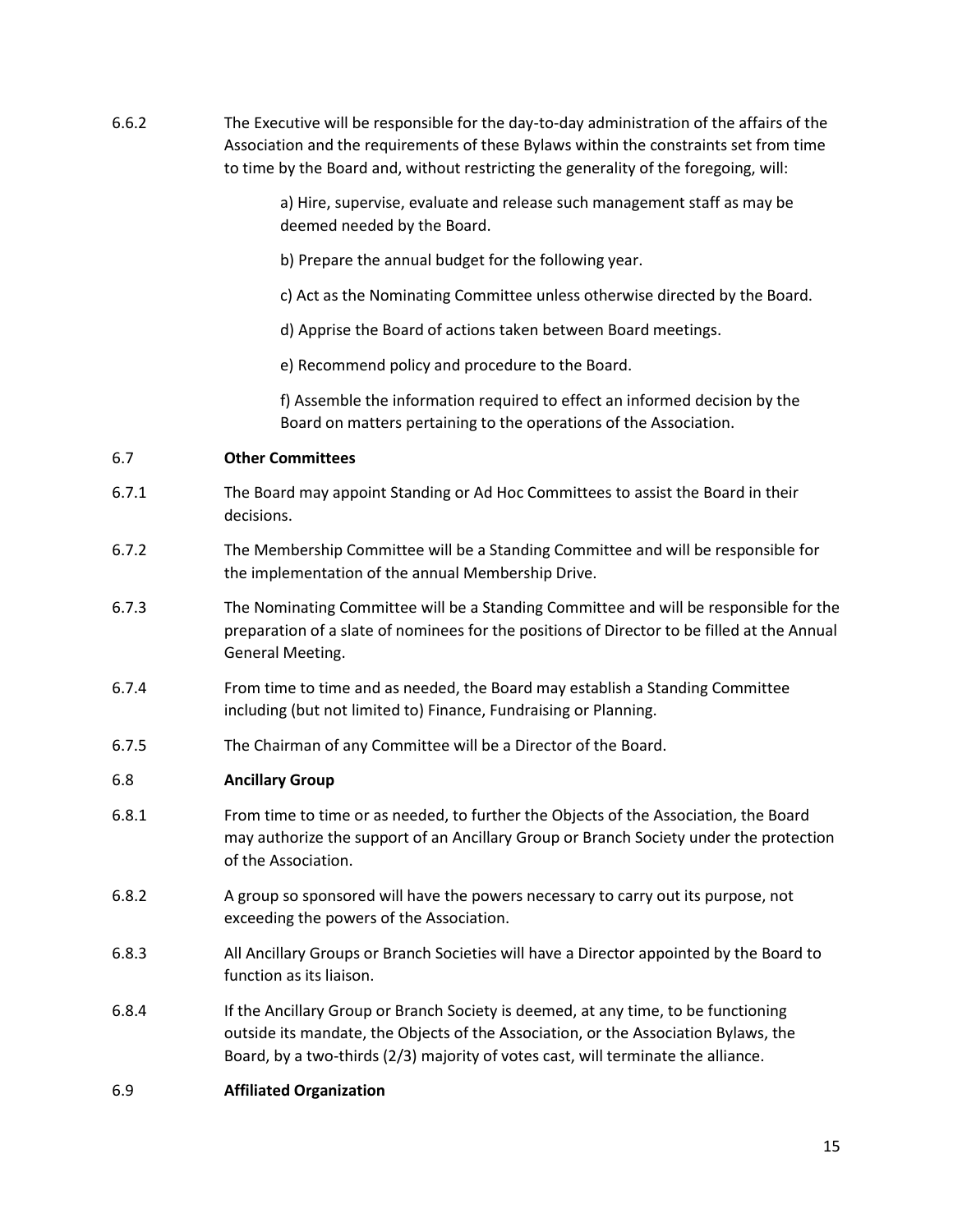- 6.9.1 Upon approval of the Board, the Association may affiliate with any other organization. All positions taken by the Affiliated Organization, which in any manner are designed to represent the Association, will be presented to the Board for approval or disapproval.
- 6.9.2 If the Affiliated Organization is perceived by the members of the Board to be representing the Association without its approval, the Board, by a two-thirds (2/3) majority of votes cast, will terminate the affiliation.

# **ARTICLE 7 FINANCE AND OTHER MANAGEMENT MATTERS**

## 7.1 **Registered Office**

7.1.1 The office of the Association will be located at the Hamlet of Dunmore, in the Province of Alberta.

## 7.2 **Finance and Audit**

- 7.2.1 The fiscal year will end on the last day of December every year.
- 7.2.2 The Executive Officers designated will be the signing authorities on the Association bank accounts. Two (2) signatures are required on all cheques and all cheques must be signed by either the President or the Treasurer unless otherwise authorized by them except that any cheque payable to a Director will not be signed by that person.
- 7.2.3 Acceptance and approval of the budget is approval of any expenditures therein.
- 7.2.4 Large emergency expenditures in excess of budgeted amounts will be approved by a simple majority of the Board.
- 7.2.5 The accounts of the Association will be audited annually by the appointed auditors and a complete financial statement prepared by them for presentation at the Annual General Meeting.
- 7.2.6 Emergency Basis Two executive officers with signing authority may spend up to \$200 without a vote from the Board for unforeseen or timely expenses, and must be reported and entered into the minutes at the next scheduled Board meeting.
- 7.2.7 The Association may not borrow money
- 7.3 **Seal of the Association**
- 7.3.1 The Association will not adopt a Seal of the Association.

#### 7.4 **Minute Book**

- 7.4.1 The Secretary or other Executive Officer directed by the Board, will maintain and have charge of the Minute Book of the Association and will record or cause to be recorded in it the Minutes of all proceedings of all meetings of Members and Directors.
- 7.4.2 The Minute Book will contain the following information:
	- 1. Certificate of Incorporation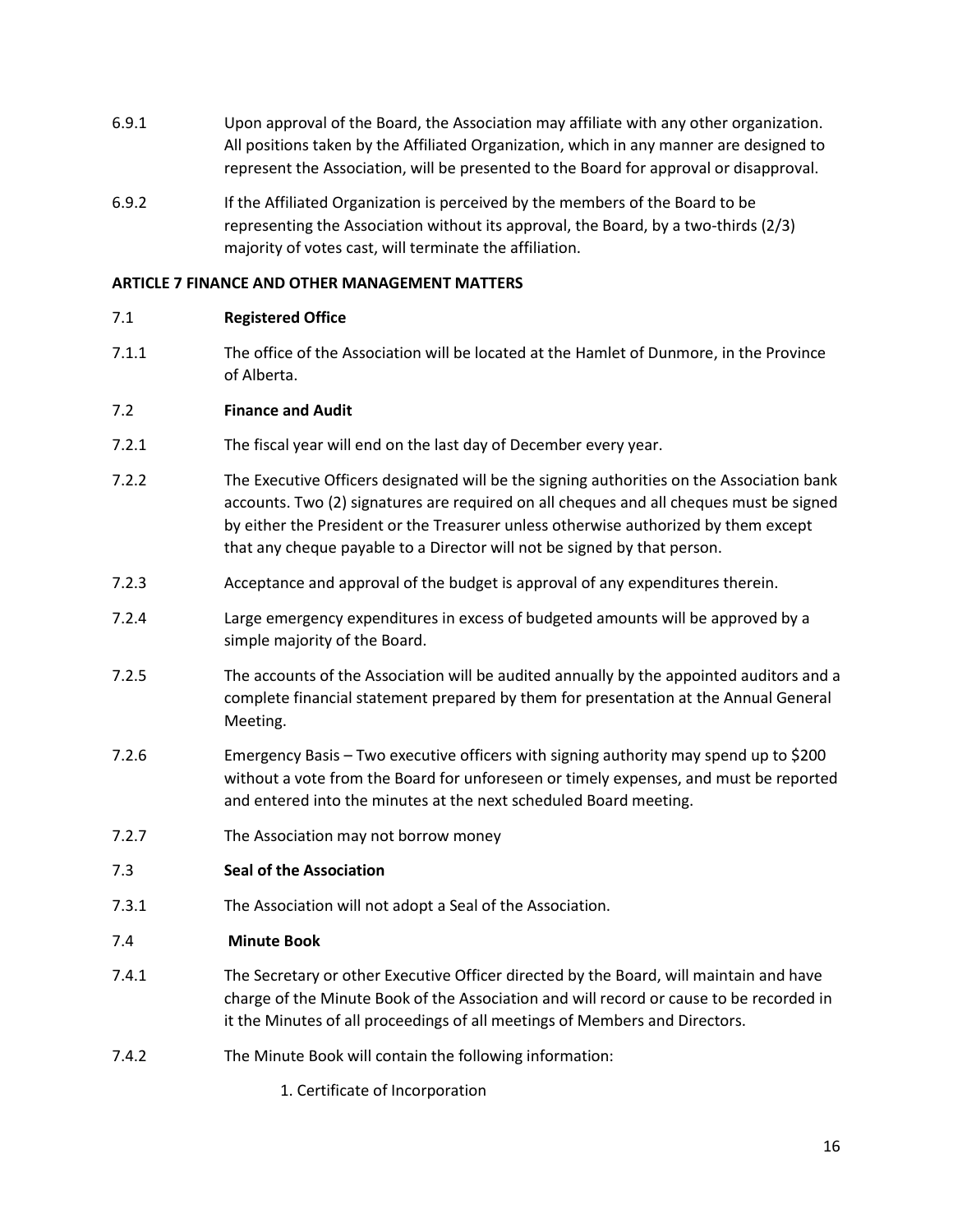2. Copy of the Objects of the Association and any Special Resolution altering the Objects

3. Copy of the Bylaws of the Association and any Special Resolution altering the Bylaws

4. Copies of originals of all documents, registers and resolutions required by law

5. Copies of the audited financial statements of the preceding fiscal year

6. Copies of all other documents directed to be inserted into the Minute Book by the Board

#### 7.5 **Inspection of the Books**

- 7.5.1 The books and records of the Association may be inspected by any General Member at any time at the Registered Office of the Association.
- 7.5.2 Any General Member wishing to inspect the books or records must give reasonable notice and arrange a time satisfactory to the President or Secretary.
- 7.5.3 All financial records of the Association are open for such inspection by the Members.
- 7.5.4 Other records of the Society are open for inspection except for records that the Board designates as confidential.
- 7.5.5 Each Member of the Board will at all times have access to such books and records.

#### 7.6 **Indemnity of Directors**

7.6.1 Each Director of the Association will be deemed to have assumed office on the express understanding, agreement and condition that each Director, former Director and any person acting as a designated representative and the respective heirs, executors, administrators and estate of each such person will from time to time and at all times be indemnified and saved harmless by the Association from and against:

> a) all costs, charges and expenses whatsoever which such person sustains or incurs in or about any action, suit or proceeding that is brought, commenced or prosecuted against that person for or in respect of any act, omission, decision or matter whatsoever in or about the performance of that person's duties; and

b) all other related costs, charges and expenses in respect to any such act, omission, decision or matter, including, without limitation, reasonable legal costs on a solicitor and its own client basis.

However, the indemnification granted in this Clause will not apply insofar as the act, omission, decision, matter or those costs, charges or expenses pertains or results from the fraud, dishonesty, or bad faith of that person. The Board will acquire and maintain such insurance coverage as the Board reasonably regards as appropriate to enable the Association to fulfill the responsibilities set forth in the Clause.